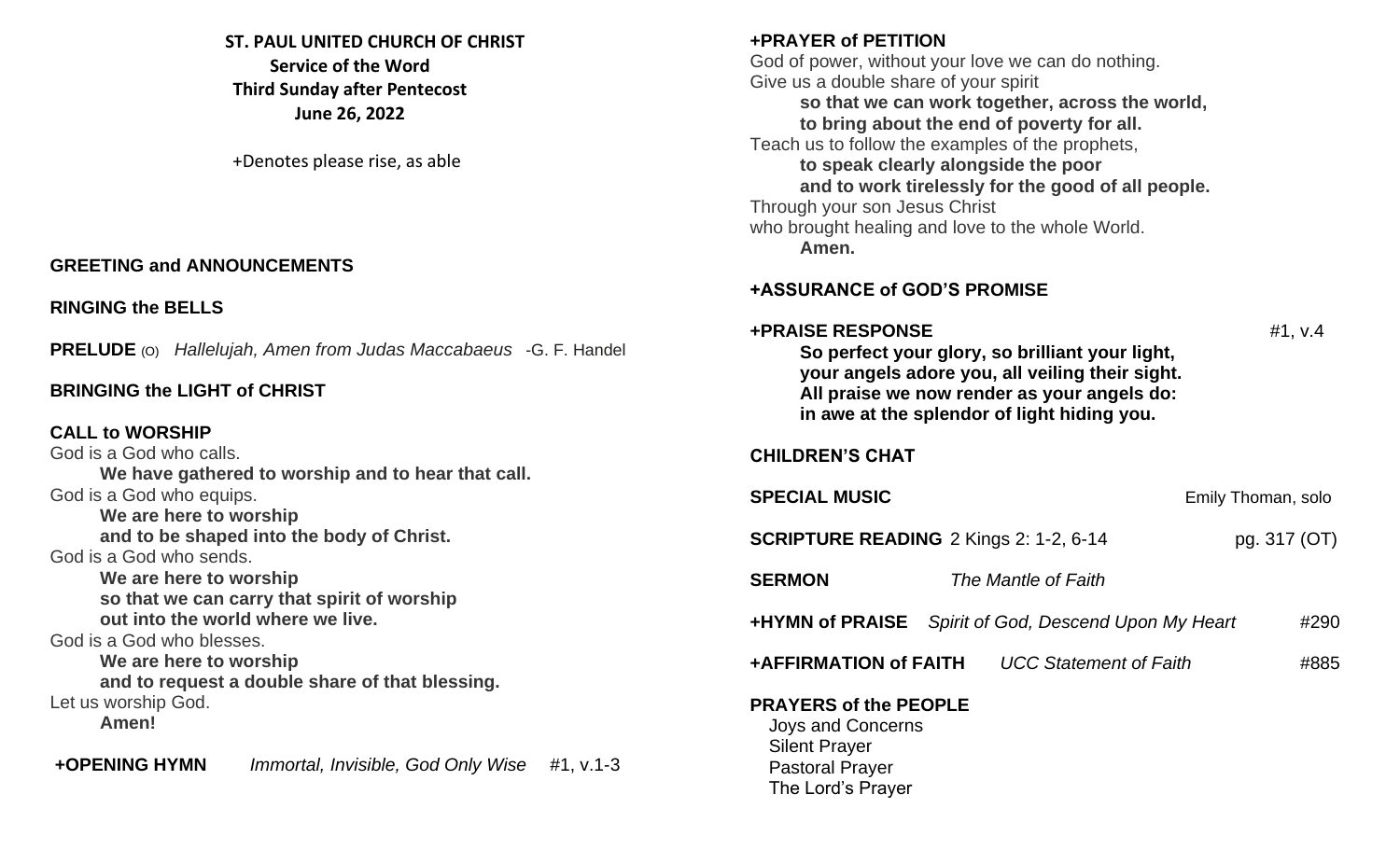**Our Father, who art in heaven, hallowed be thy name. Thy kingdom come. Thy will be done on earth as it is in heaven. Give us this day our daily bread. And forgive us our debts, as we forgive our debtors. And lead us not into temptation but deliver us from evil. For thine is the kingdom, and the power, and the glory, for ever. Amen.**

#### **OFFERING INVITATION**

**OFFERTORY** (o) Allemande in G G. F. Handel

#### **+ DOXOLOGY**

**Praise God from whom all blessings flow; Praise God, all creatures here below; Praise God for all that love has done; Creator, Christ, and Spirit, One.**

## **+PRAYER of DEDICATION**

**We are blessed in our giving and blessed in receiving all the gifts that are ours to share. May the offerings of our money, our time, our talents, help to transform your creation, O God, Most High. Amen.** 

**+PARTING HYMN** *Wind Who Makes All Winds That Blow* #271 St. George's Windsor

## **+BENEDICTION**

**+POSTLUDE** (O)*La 'scia chio pianga* -G. F. Handel

Permission to podcast/stream music in this service obtained from CCLI, License #2546793 Call to Worship © Rev. Dr. Derek C. Weber

> **The flowers on the altar are given to the glory of God and In Honor of Barb and Darryl Gerstenecker's 40th Wedding Anniversary- June 26th**

#### **Sunday, June 26**

9:30 am Worship 10:30 am Coffee and Donut Hour 10:30 am Board of Mission & Stewardship

#### **Monday, June 27**

7 pm Consistory 7 p Book Club 7 pm Property Management Committee

**Tuesday, June 28** Pastor's Day Off

**Friday, July 1** 8 am Quilters

**Sunday, July 3 Holy Communion Kindercottage Food Collection** 9:30 am Worship 10:30 am Coffee and Donut Hour

# **Monday, July 4 – Independence Day Office Closed**

## *IN OUR THOUGHTS AND PRAYERS*

**Week 1:** Dean Riebeling; Anola Henke (mother of Lori Morton); Graham Engle; Family of Ruth Gikuhe; Joanne Counce; Hilma Kleinschmidt

**Week 2:** Linda Harres, Gene Bayer, Becky Schneider, Suzanne Smith, Graham Engel

**Week 3:** Gene and Wanda Bayer; Johanna Wayland; Allison Busby; Boy Scout Troop 320; and DuBois Center

**Ongoing:** St. Paul UCC; Peggy Hoock Schutt; Diane Silva; Dorothy Rey; Jan Hoffmann; residents in Senior Living Centers; and lasting peace throughout the world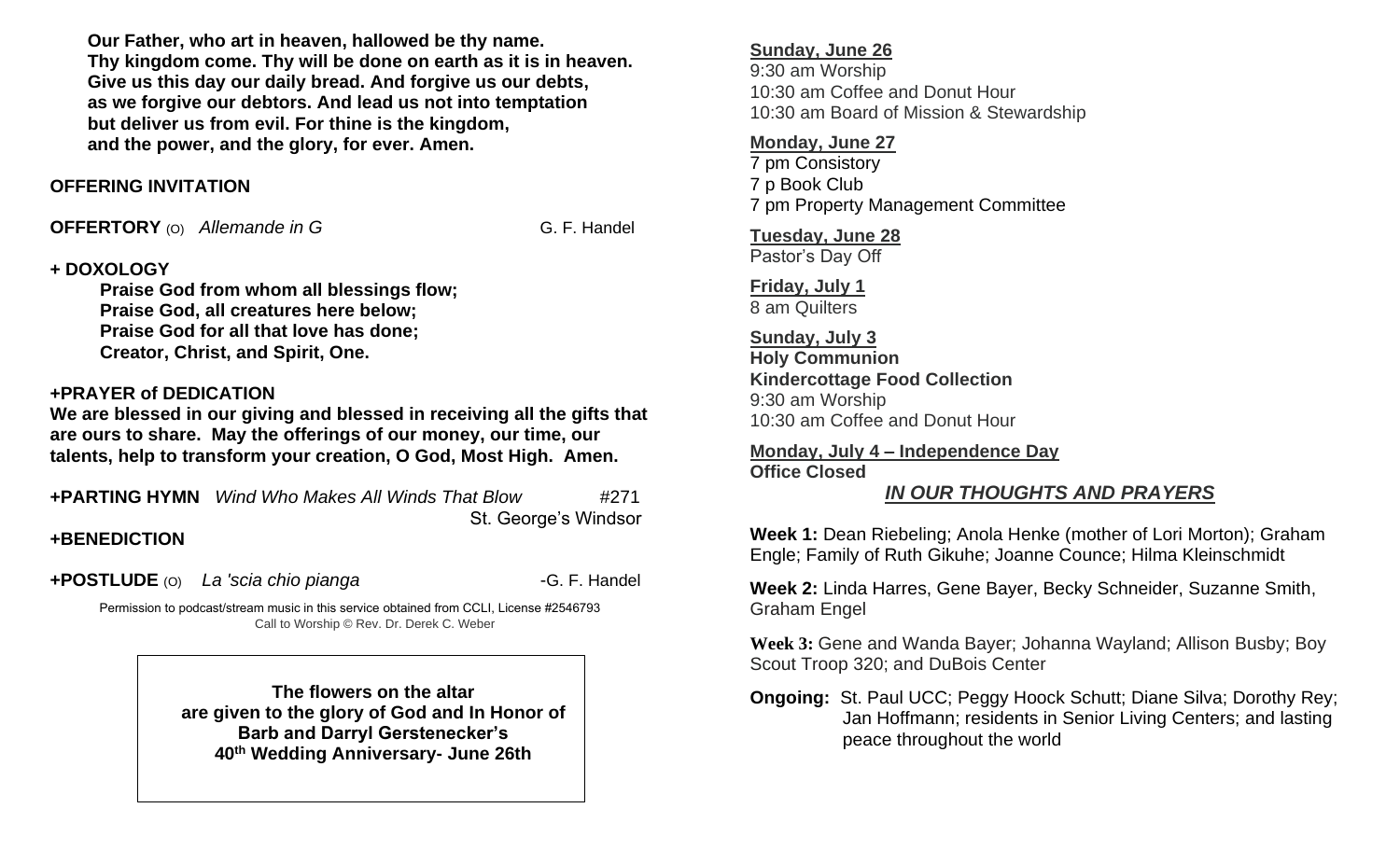